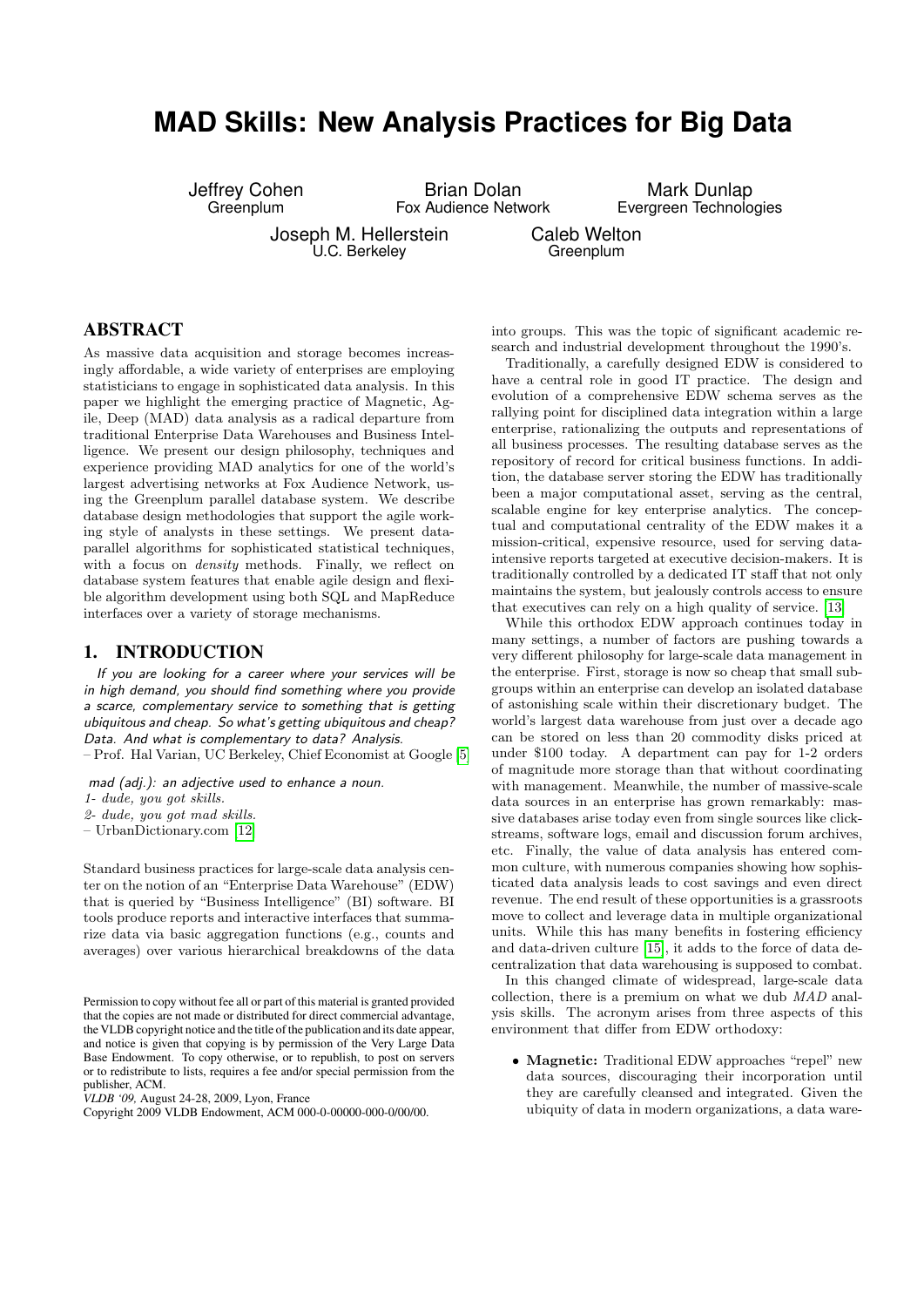house can keep pace today only by being "magnetic": attracting all the data sources that crop up within an organization regardless of data quality niceties.

- Agile: Data Warehousing orthodoxy is based on longrange, careful design and planning. Given growing numbers of data sources and increasingly sophisticated and mission-critical data analyses, a modern warehouse must instead allow analysts to easily ingest, digest, produce and adapt data at a rapid pace. This requires a database whose physical and logical contents can be in continuous rapid evolution.
- Deep: Modern data analyses involve increasingly sophisticated statistical methods that go well beyond the rollups and drilldowns of traditional BI. Moreover, analysts often need to see both the forest and the trees in running these algorithms – they want to study enormous datasets without resorting to samples and extracts. The modern data warehouse should serve both as a deep data repository and as a sophisticated algorithmic runtime engine.

As noted by Varian, there is a growing premium on analysts with MAD skills in data analysis. These are often highly trained statisticians, who may have strong software skills but would typically rather focus on deep data analysis than database management. They need to be complemented by MAD approaches to data warehouse design and database system infrastructure. These goals raise interesting challenges that are different than the traditional focus in the data warehousing research and industry.

## 1.1 Contributions

In this paper, we describe techniques and experiences we have developed in our development of MAD analytics for Fox Audience Network, using a large installation of the Greenplum Database system. We discuss our database design methodology that focuses on enabling an agile yet organized approach to data analysis (Section [4\)](#page-3-0). We present a number of data-parallel statistical algorithms developed for this setting, which focus on modeling and comparing the densities of distributions. These include specific methods like Ordinary Least Squares, Conjugate Gradiant, and Mann-Whitney U Testing, as well as general purpose techniques like matrix multiplication and Bootstrapping (Section [5\)](#page-4-0). Finally, we reflect on critical database system features that enable agile design and flexible algorithm development, including highperformance data ingress/egress, heterogeneous storage facilities, and flexible programming via both extensible SQL and MapReduce interfaces to a single system (Section [6\)](#page-8-0).

Underlying our discussion are challenges to a number of points of conventional wisdom. In designing and analyzing data warehouses, we advocate the theme "Model Less, Iterate More". This challenges data warehousing orthodoxy, and argues for a shift in the locus of power from DBAs toward analysts. We describe the need for unified systems that embrace and integrate a wide variety of data-intensive programming styles, since analysts come from many walks of life. This involves moving beyond religious debates about the advantages of SQL over MapReduce, or R over Java, to focus on evolving a single parallel dataflow engine that can support a diversity of programming styles, to tackle substantive statistical analytics. Finally, we argue that many data sources and storage formats can and should be knitted together by the parallel dataflow engine. This points

toward more fluid integration or consolidation of traditionally diverse tools including traditional relational databases, column stores, ETL tools, and distributed file systems.

## 2. BACKGROUND: IF YOU'RE NOT MAD

Data analytics is not a new area. In this section we describe standard practice and related work in Business Intelligence and large-scale data analysis, to set the context for our MAD approach.

## 2.1 OLAP and Data Cubes

Data Cubes and On-Line Analytic Processing (OLAP) were popularized in the 1990's, leading to intense commercial development and significant academic research. The SQL CUBE BY extension translated the basic idea of OLAP into a relational setting [\[8\]](#page-11-4). BI tools package these summaries into fairly intuitive "cross-tabs" visualizations. By grouping on few dimensions, the analyst sees a coarse "rollup" bar-chart; by grouping on more dimensions they "drill down" into finer grained detail. Statisticians use the phrase descriptive statistics for this kind of analysis, and traditionally apply the approach to the results of an experimental study. This functionality is useful for gaining intuition about a process underlying the experiment. For example, by describing the clickstream at a website one can get better inuition about underlying properties of the user population.

By contrast, inferential or inductive statistics try to directly capture the underlying properties of the population. This includes fitting models and parameters to data and computing likelihood functions. Inferential statistics require more computation than the simple summaries provided by OLAP, but provide more probabilistic power that can be used for tasks like prediction (e.g., "which users would be likely to click on this new ad?"), causality analysis ("what features of a page result in user revisits?"), and distributional comparison (e.g., "how do the buying patterns of truck owners differ from sedan owners?") Inferential approaches are also more robust to outliers and other particulars of a given dataset. While OLAP and Data Cubes remain useful for intuition, the use of inferential statistics has become an imperative in many important automated or semi-automated business processes today, including ad placement, website optimization, and customer relationship management.

#### 2.2 Databases and Statistical Packages

BI tools provide fairly limited statistical functionality. It is therefore standard practice in many organizations to extract portions of a database into desktop software packages: statistical package like SAS, Matlab or R, spreadsheets like Excel, or custom code written in languages like Java.

There are various problems with this approach. First, copying out a large database extract is often much less efficient than pushing computation to the data; it is easy to get orders of magnitude performance gains by running code in the database. Second, most stat packages require their data to fit in RAM. For large datasets, this means sampling the database to form an extract, which loses detail. In modern settings like advertising placement, microtargeting requires an understanding of even small subpopulations. Samples and synopses can lose the "long tail" in a data set, and that is increasingly where the competition for effectiveness lies.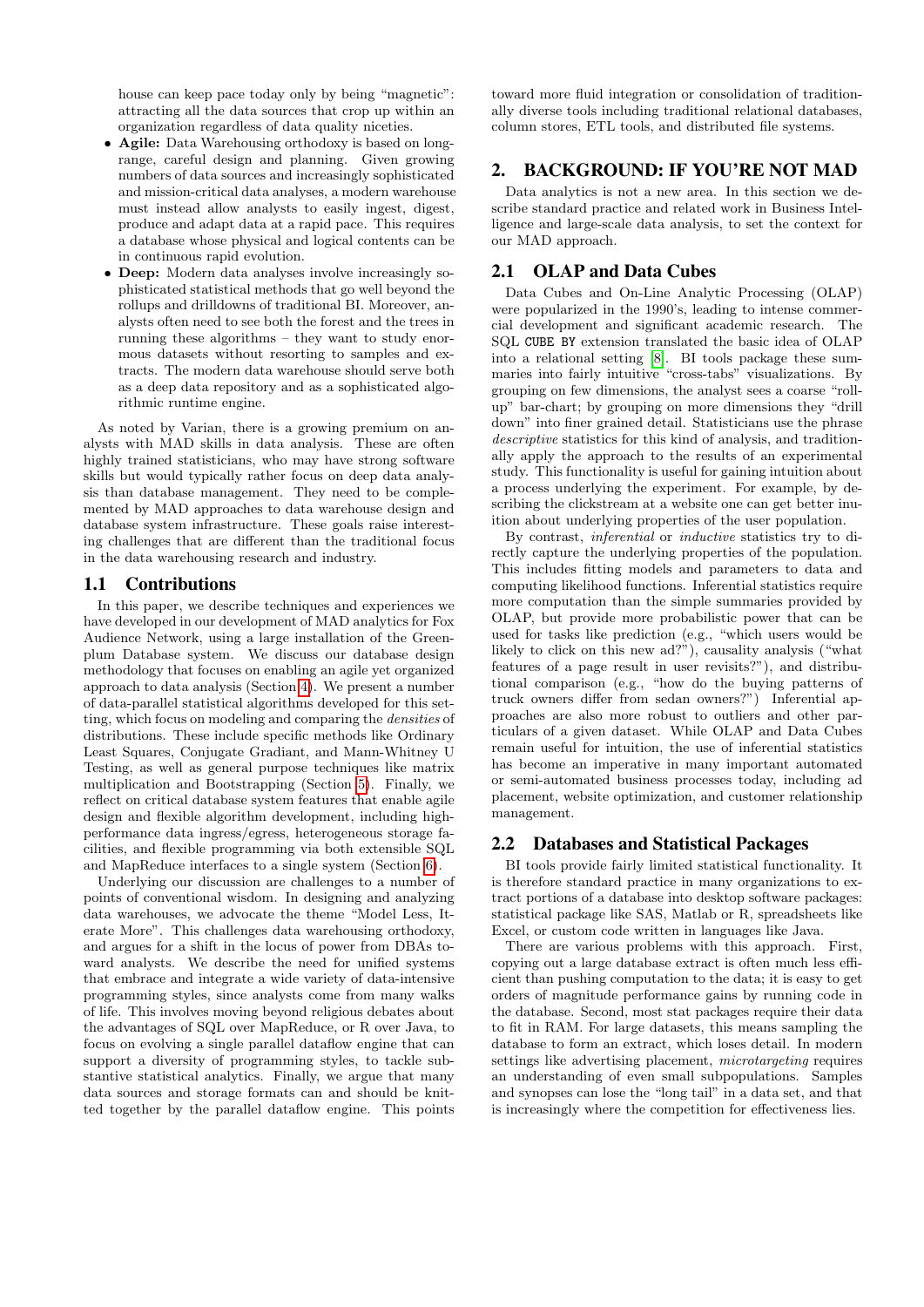A better approach is to tightly integrate statistical computation with a massively parallel database. Unfortunately, many current statistical packages do not provide parallel implementations of any kind. Those statistical libraries that have been parallelized, e.g., via ScaLAPACK [\[2\]](#page-11-5), rely on MPI-based message-passing protocols across processors, and do not integrate naturally with the dataflow parallelism of popular data-intensive solutions.

## 2.3 MapReduce and Parallel Programming

While BI and EDW methodologies were being packaged for enterprise settings, the MapReduce programming model popularized by Google has captured the attention of many developers. Google's very visible successes in ad placement and text processing – and their public embrace of statistical machine learning – has driven this phenomenon forward quickly. A recent paper on implementing machine learning algorithms in MapReduce [\[3\]](#page-11-6) highlighted a number of standard techniques that can be computed in a data-parallel fashion via summations. The Apache Mahout project is an effort to implement these techniques in the open-source Hadoop MapReduce engine. The observation of that paper applies equally well to SQL, but the technical-social phenomenon surrounding MapReduce is important: it has caused a number of statistically-minded researchers and developers to focus on Big Data and data-parallel programming, rather than on multiprocessing via MPI. This spirit of data-parallel programming informs the design of our algorithms in Section [5](#page-4-0) as well. But programming style is only one aspect of a MAD approach to managing the process of analytics, as we describe in Section [4.](#page-3-0)

## 2.4 DataMining and Analytics in the Database

There is a significant literature on parallel data mining algorithms; see for example the collection by Zaki and Ho [\[24\]](#page-11-7). The most common data mining techniques – clustering, classification, association rules – concern themselves with what we might call pointwise decisions. Classifiers and clustering assign individual points to cohorts (class labels or cluster IDs); association rules form combinatorial collections of individual points at the output. Though these problems are non-trivial, the field of statistical modeling covers quite a bit more ground in addition. For example, a common technique in advertising analysis is  $A/B$  testing, which takes response rates of a subpopulation and a control group, and compares their statistical densities on various metrics.

Standard data mining methods in commercial databases are useful but quite targeted: they correspond to only a small number of the hundreds of statistical libraries that would ship with a stat package like R, SAS, or Matlab. Moreover, they are typically "black box" implementations, whose code is compiled into an engine plugin. By contrast, statistical package like R or Matlab are flexible programming environments, with library routines that can be modified and extended by analysts. MAD analysis requires similar programming abilities to be brought to Big Data scenarios, via extensible SQL and/or MapReduce. Black-box data mining routines can sometimes be useful in that context, but only in a modest fraction of cases.

In addition to our work, there are other interesting efforts to do significant scientific computation in SQL documented in the literature, most notably in the Sloan Digital Sky Survey [\[22\]](#page-11-8). The management of experiments [\[14\]](#page-11-9) and complex SQL code [\[16\]](#page-11-10) are also relevant. The interested reader is also referred to new research systems on scientific data management [\[21\]](#page-11-11) and scalability for R [\[25\]](#page-11-12). The idea of "dataspaces" is related to our MAD philosophy as well, with a focus on data integration [\[6\]](#page-11-13).

## 3. FOX AUDIENCE NETWORK

Fox Audience Network serves ads across several Fox online publishers, including MySpace.com, IGN.com and Scout.com. With a reach of over one hundred and fifty million users, it is one of the world's largest ad networks.

The FAN Data Warehouse today is implemented via the Greenplum Database system running on 42 nodes: 40 for query processing, and two master nodes (one for failover). The query processing nodes are Sun X4500 ("Thumper") machines, configured with 2 dual-core Opteron processors, 48 500-GB drives, and 16 GB of RAM. The FAN EDW currently holds over 200 terabytes of unique production data that is then mirrored for failover. It is growing rapidly: every day the FAN data warehouse ingests four to seven billion rows of ad server logs amounting to approximately five terabytes. The major impression fact table stretches back to October of 2007, creating a single table of over 1.5 trillion rows. FAN's Customer Relationship Management (CRM) solution also provides millions of rows of advertiser and campaign dimension data every day. Additionally there is extensive data on each of over 150 million users. The FAN EDW is the sole repository where all three data sources are integrated for use by research or reporting teams.

The EDW is expected to support very disparate users, from sales account managers to research scientists. These users' needs are very different, and a variety of reporting and statistical software tools are leveraged against the warehouse every day. The MicroStrategy BI tool has been implemented directly against the warehouse to service Sales, Marketing and most other basic reporting needs. Research scientists also have direct command-line access to the same warehouse. Thus, the query ecosystem is very dynamic.

No set of pre-defined aggregates could possibly cover every question. For example, it is easy to imagine questions that combine both advertiser and user variables. At FAN, this typically means hitting the fact tables directly. For instance, one question that is easy for a salesperson to pose is: How many female WWF enthusiasts under the age of 30 visited the Toyota community over the last four days and saw a medium rectangle? (A "medium rectangle" is a standardsized web ad.) The goal is to provide answers within minutes to such ad hoc questions, and it is not acceptable to refuse to answer questions that were not precomputed.

This example is satisfied by a simple SQL query, but the follow-up question in such scenarios is invariably a comparative one: How are these people similar to those that visited Nissan? At this stage we begin to engage in open-ended multi-dimensional statistical analysis requiring more sophisticated methods. At FAN, R is a popular choice for research and the RODBC package is often used to interface directly with the warehouse. When these questions can be reduced to fewer than 5 million records, the data is often exported and analyzed in R. The cases where it cannot be reduced form a main impetus for this research paper.

In addition to the data warehouse, the machine learning team at FAN also makes use of several large Hadoop clusters. That team employs dozens of algorithms for classification,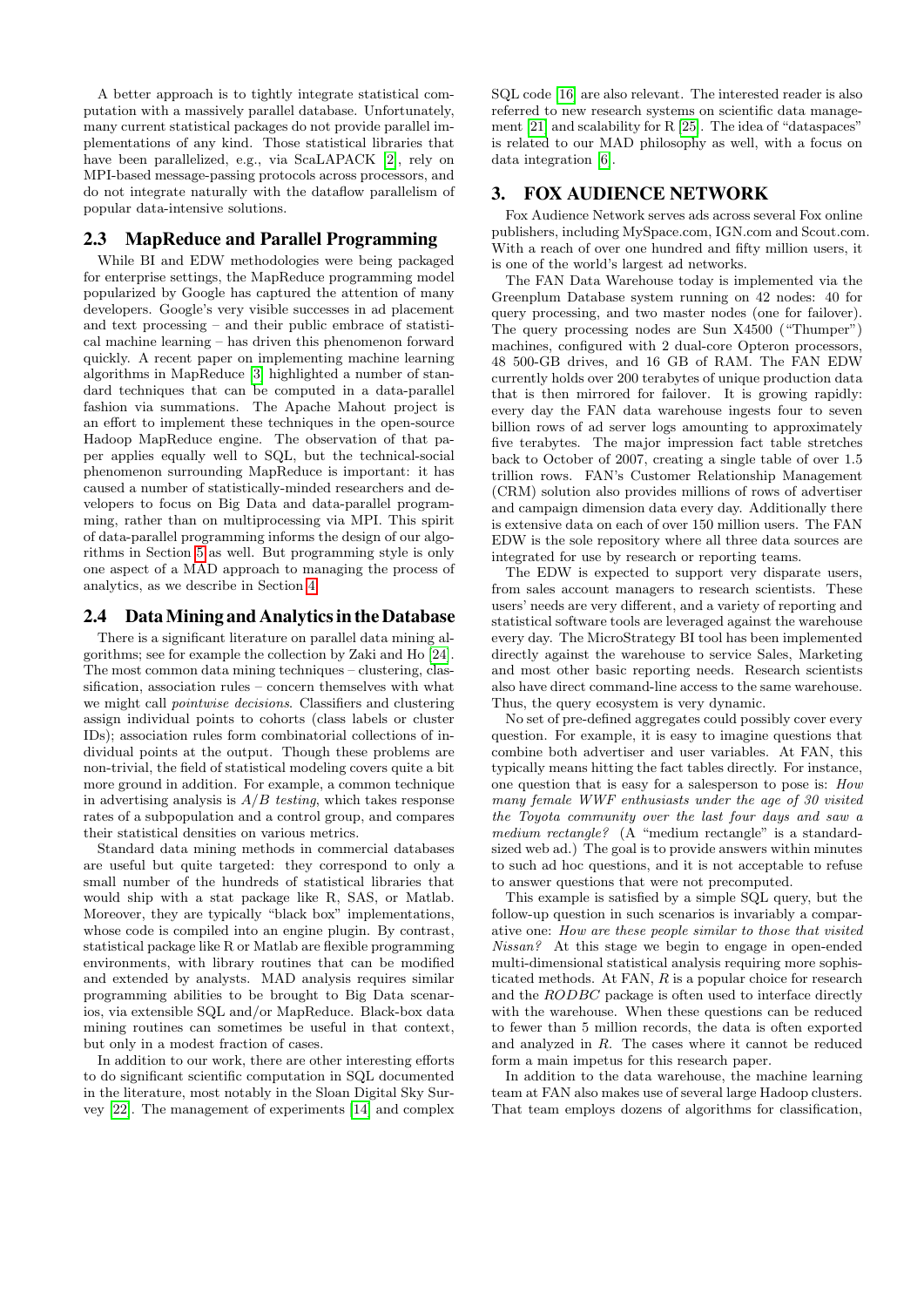supervised and unsupervised learning, neural network and natural language processing. These are not techniques traditionally addressed by an RDBMS, and the implementation in Hadoop results in large data migration efforts for specific single-purpose studies. The availability of machine learning methods directly within the warehouse would offer a significant savings in time, training, and system management, and is one of the goals of the work described here.

## <span id="page-3-0"></span>4. MAD DATABASE DESIGN

Traditional Data Warehouse philosophy revolves around a disciplined approach to modeling information and processes in an enterprise. In the words of warehousing advocate Bill Inmon, it is an "architected environment" [\[13\]](#page-11-2). This view of warehousing is at odds with the magnetism and agility desired in many new analysis settings, as we describe below.

#### 4.1 New Requirements

As data savvy people, analysts introduce a new set of requirements to a database environment. They have a deep understanding of the enterprise data and tend to be early adopters of new data sources. In the same way that systems engineers always want the latest-and-greatest hardware technologies, analysts are always hungry for new sources of data. When new data-generating business processes are launched, analysts demand the new data immediately.

These desires for speed and breadth of data raise tensions with Data Warehousing orthodoxy. Inmon describes the traditional view:

There is no point in bringing data ... into the data warehouse environment without integrating it. If the data arrives at the data warehouse in an unintegrated state, it cannot be used to support a corporate view of data. And a corporate view of data is one of the essences of the architected environment. [\[13\]](#page-11-2)

Unfortunately, the challenge of perfectly integrating a new data source into an "architected" warehouse is often substantial, and can hold up access to data for months – or in many cases, forever. The architectural view introduces friction into analytics, repels data sources from the warehouse, and as a result produces shallow incomplete warehouses. It is the opposite of the MAD ideal.

Given the growing sophistication of analysts and the growing value of analytics, we take the view that it is much more important to provide agility to analysts than to aspire to an elusive ideal of full integration. In fact, analysts serve as key data magnets in an organization, scouting for interesting data that should be part of the corporate big picture. They can also act as an early warning system for data quality issues. For the privilege of being the first to see the data, they are more tolerant of dirty data, and will act to apply pressure on operational data producers upstream of the warehouse to rectify the data before it arrives. Analysts typically have much higher standards for the data than a typical business unit working with BI tools. They are undaunted by big, flat fact tables that hold complete data sets, scorning samples and aggregates, which can both mask errors and lose important features in the tails of distributions.

Hence it is our experience that a good relationship with the analytics team is an excellent preventative measure for data management issues later on. Feeding their appetites

and responding to their concerns improves the overall health of the warehouse.

Ultimately, the analysts produce new data products that are valuable to the enterprise. They are not just consumers, but producers of enterprise data. This requires the warehouse to be prepared to "productionalize" the data generated by the analysts into standard business reporting tools.

It is also useful, when possible, to leverage a single parallel computing platform, and push as much functionality as possible into it. This lowers the cost of operations, and eases the evolution of software from analyst experiments to production code that affects operational behavior. For example, the lifecycle of an ad placement algorithm might start in a speculative analytic task, and end as a customer facing feature. If it is a data-driven feature, it is best to have that entire lifecycle focused in a single development environment on the full enterprise dataset. In this respect we agree with a central tenet of Data Warehouse orthodoxy: there is tangible benefit to getting an organization's data into one repository. We differ on how to achieve that goal in a useful and sophisticated manner.

In sum, a healthy business should not assume an architected data warehouse, but rather an evolving structure that iterates through a continuing cycle of change:

- 1. The business performs analytics to identify areas of potential improvement.
- 2. The business either reacts to or ignores this analysis.
- 3. A reaction results in new or different business practices – perhaps new processes or operational systems – that typically generate new data sets.
- 4. Analysts incorporate new data sets into their models.
- 5. The business again asks itself "How can we improve?"

A healthy, competitive business will look to increase the pace of this cycle. The MAD approach we describe next is a design pattern for keeping up with that increasing pace.

## 4.2 Getting More MAD

The central philosophy in MAD data modeling is to get the organization's data into the warehouse as soon as possible. Secondary to that goal, the cleaning and integration of the data should be staged intelligently.

To turn these themes into practice, we advocate the threelayer approach. A Staging schema should be used when loading raw fact tables or logs. Only engineers and some analysts are permitted to manipulate data in this schema. The Production Data Warehouse schema holds the aggregates that serve most users. More sophisticated users comfortable in a large-scale SQL environment are given access to this schema. A separate Reporting schema is maintained to hold specialized, static aggregates that support reporting tools and casual users. It should be tuned to provide rapid access to modest amounts of data.

These three layers are not physically separated. Users with the correct permissions are able to cross-join between layers and schemas. In the FAN model, the Staging schema holds raw action logs. Analysts are given access to these logs for research purposes and to encourage a laboratory approach to data analysis. Questions that start at the event log level often become broader in scope, allowing custom aggregates. Communication between the researchers and the DBAs uncovers common questions and often results in aggregates that were originally personalized for an analyst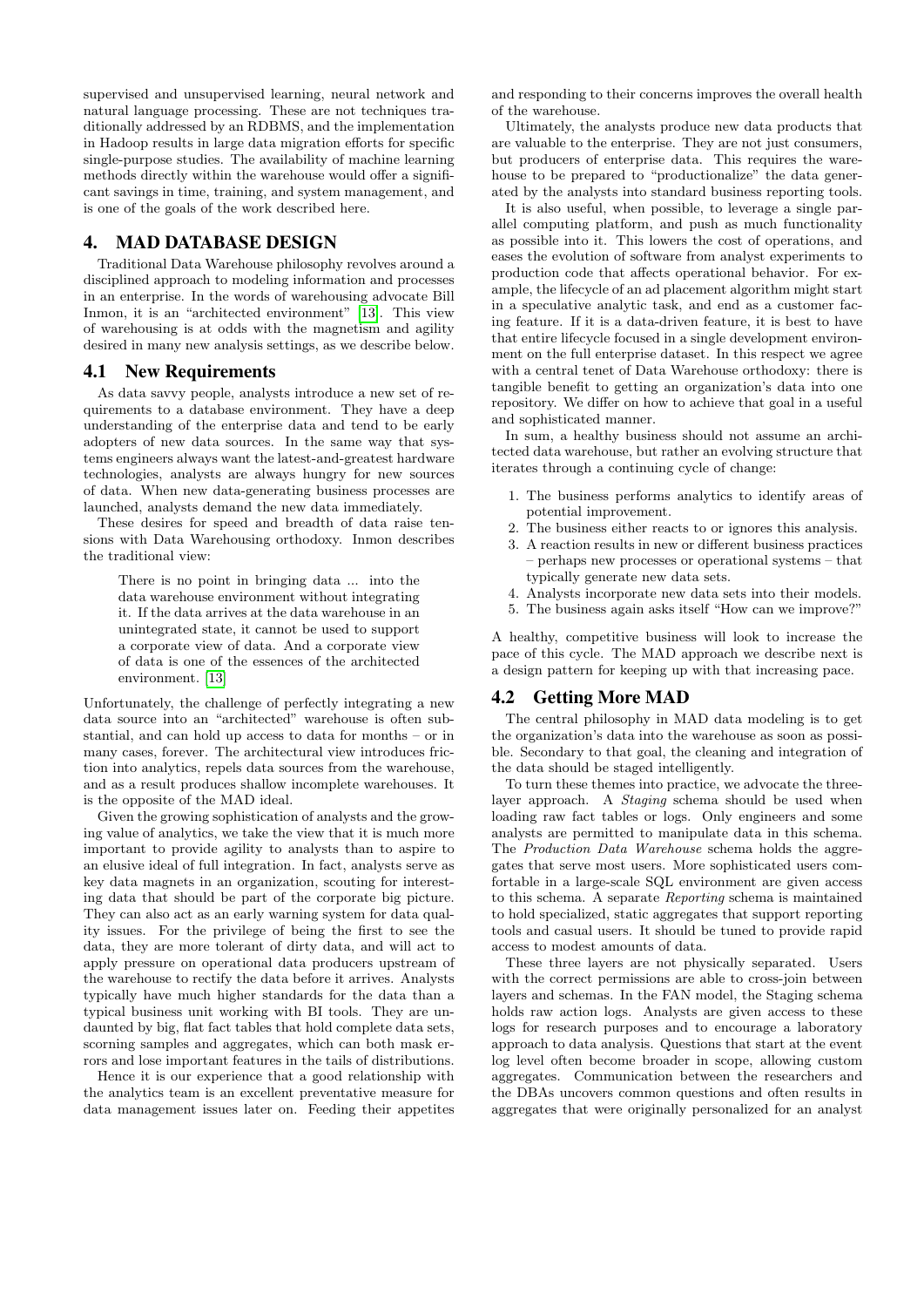being promoted into the production schema.

The Production schema provides quick answers to common questions that are not yet so common as to need reports. Many of these are anticipated during installation, but many are not. Data tends to create "feeding frenzies" as organizations, starved for data only months before, begin launching question after question at the database. Being nimble in this stage is crucial, as the business analysts begin to enter the environment. They want to know things at the daily or monthly level. Questions about daily performance are turned into dashboards.

Analysts should also be given a fourth class of schema within the warehouse, which we call a "sandbox"<sup>[1](#page-4-1)</sup>. The sandbox schema is under the analysts' full control, and is to be used for managing their experimental processes. Analysts are data-savvy developers, and they often want to track and record their work and work products in a database. For example, when developing complex SQL like we will see in Section [5,](#page-4-0) it is typical to use SQL views as "subroutines" to structure a coding task. During development, these views are likely to be defined and edited frequently. Similarly, analysts may want to materialize query results as they are doing their work, and reuse the results later; this materialization can also help the software engineering process, and improve efficiency during iterative design of an analysis workflow. In addition, analysts often want to squirrel away pet data sets for their own convenience over time, to use in prototyping new techniques on known inputs.

The ability to leap from very specific to very general encourages investigation and creativity. As the data gets used, transformed, discussed and adopted, the organization learns and changes its practices. The pace of progress is bound by the pace and depth of investigation. MAD design is intended to accelerate this pace.

## <span id="page-4-0"></span>5. DATA-PARALLEL STATISTICS

Analysts and statisticians are an organization's most datasavvy agents, and hence key to its MAD skills. In this section, we focus on powerful, general statistical methods that make the data warehouse more "Magnetic" and "Agile" for these analysts, encouraging them to go "Deep" and substantially increase the sophistication and scale of data analytics.

Our general approach is to develop a hierarchy of mathematical concepts in SQL, and encapsulate them in a way that allows analysts to work in relatively familiar statistical terminology, without having to develop statistical methods in SQL from first principles for each computation. Similar functionality could be coded up in a MapReduce syntax.

Traditional SQL databases provide data types and functions for simple (scalar) arithmetic. The next layer of abstraction is vector arithmetic, which brings its own suite of operators. Vector objects combined with vector operators bring us the language of linear algebra. We suggest methods for these operators in Section [5.1.](#page-4-2) It is this level that allows us to speak in the language of machine learning, mathematical modeling, and statistics. The next layer of abstraction is the function level; probability densities are specialized functions. Inductively, there is another layer of abstraction, where functions are the base objects and algebras are cre-

ated using operators called "functionals" acting upon functions. This is the realm of functional analysis. Methods like t−tests or likelihood ratios are functionals.  $A/B$  testing involves functionals, treating two mathematical objects at a time: probability density functions  $f_1(\cdot)$  and  $f_2(\cdot)$ .

Our job, then, is to advance database methods from scalars to vectors to functions to functionals. Further, we must do this in a massively parallel environment. This is not trivial. Even the apparently "simple" problem of representing matrices does not have a unique optimal solution. In the next few sections, we describe methods we have used to convince a parallel database to behave like a massively scalable statistical package. We begin with vector arithmetic and work toward functionals, with additional powerful statistical methods along the way.

#### <span id="page-4-2"></span>5.1 Vectors and Matrices

Relational databases are designed to scale with cardinality. We describe how we have represented large "vector" and "matrix" objects as relations, and implemented basic operations for them. This gives us vector arithmetic.

Before constructing operators, we need to define what a vector (often in the form of a matrix) would mean in the context of a database. There are many ways to partition ("block", "chunk") such matrices across nodes in a parallel system (e.g., see [\[2\]](#page-11-5), Chapter 4). A simple scheme that fits well with parallel databases is to represent the matrix as a relation with schema (row number integer, vector numeric[]) and allow the DBMS to partition the rows across processors arbitrarily – e.g. via hashing or a round-robin scheme. In practice, we often materialize both  $A$  and  $A'$ to allow this row-representation method to work more efficiently.

Given matrices represented as horizontally partitioned relations in this manner, we need to implement basic matrix arithmetic as queries over those relations, which can be executed in a parallel fashion.

Consider two matrices  $A$  and  $B$  of identical dimensions. Matrix addition  $A + B$  is easy to express in SQL:

SELECT A.row\_number, A.vector + B.vector

FROM A, B WHERE A.row\_number = B.row\_number;

Note that the + operator here is operating on arrays of numeric types and returns a similarly-dimensioned array, so the output is a matrix whose dimensions are equal to the inputs. If vector addition is not provided by the DBMS, it is very easy to implement via object-relational extensions and register as an infix operator [\[19\]](#page-11-14). A query optimizer is likely to choose a hash join for this query, which parallelizes well.

Multiplication of a matrix and a vector  $Av$  is also simple: SELECT 1, array\_accum(row\_number, vector\*v) FROM A;

Again, the \* operator here is operating on arrays of numerics, but in this case returns a single numeric value – the dot product of its inputs  $\vec{x} \cdot \vec{y} = \sum_i x_i y_i$ . This too can be implemented via a user-defined function, and registered as an infix operator with the query language [\[19\]](#page-11-14). The pairs (row number,vector\*v) represent a vector as (index, value) pairs. To get back to our canonical row-wise representation, we convert to an array type in a single output row via the custom aggregation function  $\arctan(x,y)$ , which accumulates a single array field, setting position x to value v for each row of input.

<span id="page-4-1"></span><sup>&</sup>lt;sup>1</sup>This is not to be confused with "sandboxing" software processes for computer security. Our usage is intended to convey a sense of play.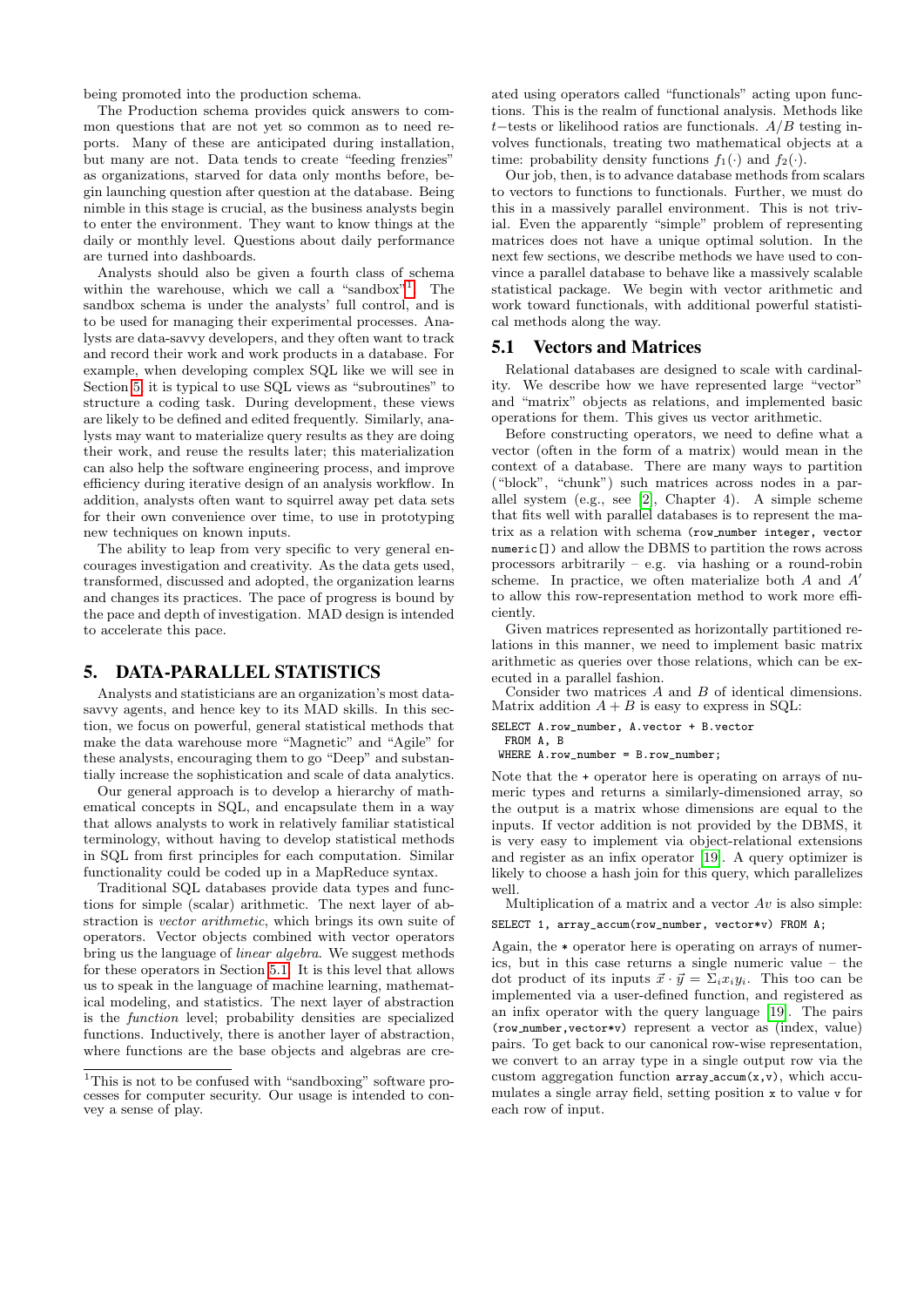Most RDBMSs have sequence functions. In PostgreSQL and Greenplum, the command generate series(1, 50) will generate  $1, 2, \ldots, 50$ . One way to compute a matrix transpose A' of an  $m \times n$  matrix A is expressible as follows (for  $n = 3$ ):

#### SELECT S.col\_number,

array\_accum(A.row\_number, A.vector[S.col\_number]) FROM A, generate\_series(1,3) AS S(col\_number) GROUP BY S.col\_number;

Unfortunately if  $A$  stores *n*-dimensional vectors, then this results in up to n copies of the table A being fed into the grouping operator. An alternative is to convert to a different matrix representation, for example a sparse representation of the form (row number, column number, value). An advantage to this approach is that the SQL is much easier to construct for multiplication of matrices AB.

SELECT A.row\_number, B.column\_number, SUM(A.value \* B.value) FROM A, B

```
WHERE A.column_number = B.row_number
```
GROUP BY A.row\_number, B.column\_number

This query is very efficient on sparse matrices, as 0 values would not be stored. In general, it is well-known in parallel computation that no single storage representation will service all needs, and in practice blends need to be used. Without proper abstractions, this can lead to confusion as custom operators need to be defined for each representation. In SQL, different representations can be achieved via naming conventions on (materialized) views, but the choice of views typically is done by the analyst, since a traditional query optimizer is unaware of the equivalence of these views. Work on this front can be found in the parallel computing literature [\[23\]](#page-11-15), but has yet to be integrated with relational query optimization and data-intensive computing.

The above conversation applies to scalar multiplication, vector addition and vector/matrix multiplication, which are essentially single-pass methods. The task of matrix division is not definitively solved in a parallel context. One awkardness in SQL is the lack of convenient syntax for iteration. The fundamental routines for finding a matrix inverse involve two or more passes over the data. However, recursive or iterative procedures can be driven by external processes with a minimal amount of data flow over the master node. For instance, in the conjugate gradient method described in Section [5.2.2,](#page-6-0) only a single value is queried between iterations. Although matrix division is complicated, we are able to develop the rest of our methods in this paper via pseudoinverse routines (with textbook math programming caveats on existence and convergence.)

A comprehensive suite of (now distributed) vector objects and their operators generate the nouns and verbs of statistical mathematics. From there, functions follow as sentences. We continue with a familiar example, cast in this language.

#### *5.1.1 tf-idf and Cosine Similarity*

The introduction of vector operations allows us to speak much more compactly about methods. We consider a specific example here: document similarity, a common tool in web advertising. One usage is in fraud detection. When many different advertisers link to pages that are very similar, it is typical that they are actually the same malicious party, and very likely using stolen credit cards for payment. It is therefore wise to follow advertisers' outlinks and look for patterns of similar documents.

The common document similarity metric tf-idf involves three or four steps, all of which can be easily distributed and lend themselves very well to SQL methods. First, triples of (document, term, count) must be created. Then marginals along document and term are calculated, via simple SQL GROUP BY queries. Next each original triple can be expanded with a tf-idf score along every "dimension" – i.e., for every word in the resulting dictionary – by joining the triples with the *document* marginals and dividing out the document counts from the term counts. From there, the cosine similarity of two document vectors is calculated on tf-idf scores and the standard "distance" metric is obtained.

Specifically, it is well known that given two term-weight vectors x and y, the cosine similarity  $\theta$  is given by  $\theta = \frac{x \cdot y}{\|x\|^2 \|y\|^2}$ . It is not difficult to construct "vanilla" SQL to reproduce this equation. But analysts with backgrounds in statistics do not think that way – this approach (and the sparse matrix example of Section [5.1\)](#page-4-2) focuses on pairing up scalar values, rather than higher-level "whole-object" reasoning on vectors. Being able to express ideas like tf-idf in terms of linear algebra lowers the barrier to entry for statisticians to program against the database. The dot-product operator reduces tf-idf to a very natural syntax. Suppose A has one row per document vector.

SELECT a1.row\_id AS document\_i, a2.row\_id AS document\_j,  $(a1.row_v * a2.row_v)$  /

 $((a1.row_v * a1.row_v) * (a2.row_v * a2.row_v))$  AS theta FROM a AS a1, a AS a2

WHERE a1.row\_id > a2.row\_id

To any analyst comfortable with scripting environments such as SAS or R, this formation is perfectly acceptable. Further, the DBA has done the work of distributing the objects and defining the operators. When the objects and operators become more complicated, the advantages to having predefined operators increases. From a practical standpoint, we have moved the database closer to an interactive, analytic programming environment and away from a simple data retrieval system.

#### 5.2 Matrix Based Analytical Methods

The matrices of primary interest in our setting are large, dense matrices. A common subject is a distance matrix  $D$ where  $D(i, j) > 0$  for almost all  $(i, j)$ . Another theme is covariance matrices  $\Sigma$  in tightly correlated data sets.

#### *5.2.1 Ordinary Least Squares*

We begin with Ordinary Least Squares (OLS), a classical method for fitting a curve to data, typically with a polynomial function. In web advertising, one standard application is in modeling seasonal trends. More generally, in many ad-hoc explorations it is where analysis starts. Given a few simple vector-oriented user-defined functions, it becomes natural for an analyst to express OLS in SQL.

In our case here we find a statistical estimate of the parameter  $\beta^*$  best satisfying  $Y = X\beta$ . Here,  $X = n \times k$  is a set of fixed (independent) variables, and Y is a set of n observations (dependent variables) that we wish to model via a function of X with parameters  $\beta$ .

As noted in [\[3\]](#page-11-6),

$$
\beta^* = (X'X)^{-1}X'y \tag{1}
$$

can be calculated by computing  $A = X'X$  and  $b = X'y$  as summations. In a parallel database this can be executed by having each partition of the database calculate the local A and b in parallel and then merge these intermediate results in a final sequential calculation.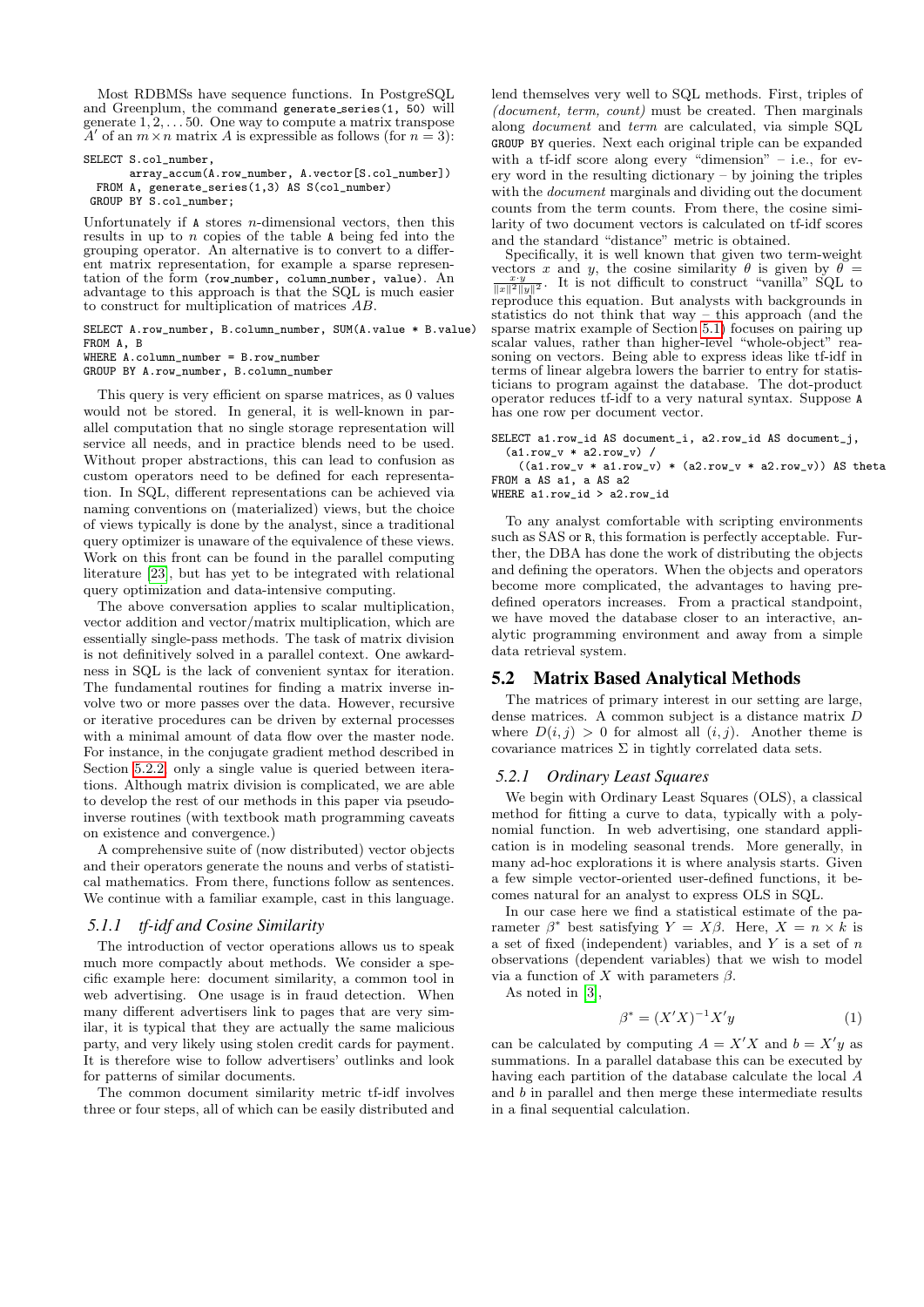This will produce a square matrix and a vector based on the size of the independent variable vector. The final calculation is computed by inverting the small A matrix and multiplying by the vector to derive the coefficients  $\beta^*$ .

Additionally, calculation of the coefficient of determination  $R^2$  can be calculated concurrently by

$$
SSR = b'\beta^* - \frac{1}{n} \left(\sum y_i\right)^2
$$
  
\n
$$
TSS = \sum y_i^2 - \frac{1}{n} \left(\sum y_i\right)^2
$$
  
\n
$$
R^2 = \frac{SSR}{TSS}
$$

In the following SQL query, we compute the coefficients  $\beta^*$ , as well as the components of the coefficient of determination:

```
CREATE VIEW ols AS
SELECT pseudo_inverse(A) * b as beta_star,
 (transpose(b) * (pseudo_inverse(A) * b)
    - sum_y2/count) - SSR
   (sum_y - sum_y^2/n) -- TSS
     as r_squared
FROM (
 SELECT sum(transpose(d.vector) * d.vector) as A,
        sum(d.vector * y) as b,
        sum(y)^2 as sum_y2, sum(y^2) as sum_yy,
        count(*) as n
 FROM design d
) ols_aggs;
```
Note the use of a user-defined function for vector transpose, and user-defined aggregates for summation of (multidimensional) array objects. The array A is a small in-memory matrix that we treat as a single object; the pseudo-inverse function implements the textbook Moore-Penrose pseudoinverse of the matrix.

All of the above can be efficiently calculated in a single pass of the data. For convenience, we encapsulated this yet further via two user-defined aggregate functions:

#### SELECT ols\_coef(d.y, d.vector), ols\_r2(d.y, d.vector) FROM design d;

Prior to the implementation of this functionality within the DBMS, one Greenplum customer was accustomed to calculating the OLS by exporting data and importing the data into R for calculation, a process that took several hours to complete. They reported significant performance improvement when they moved to running the regression within the DBMS. Most of the benefit derived from running the analysis in parallel close to the data with minimal data movement.

#### <span id="page-6-0"></span>*5.2.2 Conjugate Gradient*

In this subsection we develop a data-parallel implementation of the Conjugate Gradiant method for solving a system of linear equations. We can use this to implement Support Vector Machines, a state-of-the-art technique for binary classification. Binary classifiers are a common tool in modern ad placement, used to turn complex multi-dimensional user features into simple boolean labels like "is a car enthusiast" that can be combined into enthusiast charts. In addition to serving as a building block for SVMs, the Conjugate Gradiant method allows us to optimize a large class of functions that can be approximated by second order Taylor expansions.

To a mathematician, the solution to the matrix equation  $Ax = b$  is simple when it exists:  $x = A^{-1}b$ . As noted in Section [5.1,](#page-4-2) we cannot assume we can find  $A^{-1}$ . If matrix A is  $n \times n$  symmetric and positive definite (SPD), we can use the Conjugate Gradient method. This method requires neither  $df(y)$  nor  $A^{-1}$  and converges in no more than n interations. A general treatment is given in [\[17\]](#page-11-16). Here we outline the solution to  $Ax = b$  as an extremum of  $f(x) =$  $\frac{1}{2}x'Ax + b'x + c$ . Broadly, we have an estimate  $\hat{x}$  to our solution  $x^*$ . Since  $\hat{x}$  is only an estimate,  $r_0 = A\hat{x} - b$  is non-zero. Subtracting this error  $r_0$  from the estimate allows us to generate a series  $p_i = r_{i-1} - \{A\hat{x} - b\}$  of orthogonal vectors. The solution will be  $x^* = \sum_i \alpha_i p_i$  for  $\alpha_i$  defined below. We end at the point  $||r_k||^2 \leq \epsilon$  for a suitable  $\epsilon$ . There are several update algorithms, we have written ours in matrix notation.

$$
r_0 = b - A\hat{x}_0, \quad \alpha_0 = \frac{r'_0 r_0}{v'_0 A v_0}, v_0 = r_0, \qquad i = 0
$$

Begin iteration over i.

$$
\alpha_i = \frac{r'_i r_i}{v'_i A v_i}
$$
  
\n
$$
x_{i+1} = x_i + \alpha_i v_i
$$
  
\n
$$
r_{i+1} = r_i - \alpha_i A v_i
$$
  
\ncheck 
$$
||r_{i+1}||^2 \le \epsilon
$$
  
\n
$$
v_{i+1} = r_{i+1} + \frac{r'_{i+1} r_{i+1}}{r'_i r_i} v_i
$$

To incorporate this method into the database, we stored  $(v_i, x_i, r_i, \alpha_i)$  as a row and inserted row  $i+1$  in one pass. This required the construction of functions update\_alpha(r\_i, p\_i, A), update\_x(x\_i, alpha\_i, v\_i), update\_r(x\_i, alpha\_i, v\_i, A), and update\_v( $r_i$ , alpha<sub>i</sub>,  $v_i$ , A). Though the function calls were redundant (for instance,  $update_v()$  also runs the update of  $r_{i+1}$ , this allowed us to insert one full row at a time. An external driver process then checks the value of  $r_i$ before proceeding. Upon convergence, it is rudimentary to compute  $x^*$ .

The presence of the conjugate gradient method enables even more sophisticated techniques like Support Vector Machines (SVM). At their core, SVMs seek to maximize the distance between a set of points and a candiate hyperplane. This distance is denoted by the magnitude of the normal vectors  $||w||^2$ . Most methods incorporate the integers  $\{0, 1\}$ as labels  $c$ , so the problem becomes

$$
\underset{w,b}{\text{argmax}}\ f(w) = \frac{1}{2}||w||^2, \quad \text{subject to } c'w - b \ge 0.
$$

This method applies to the more general issue of high dimensional functions under a Taylor expansion  $f_{x_0}(x) \approx$  $f(x_0) + df(x)(x - x_0) + \frac{1}{2}(x - x_0)'d^2f(x)(x - x_0)$  With a good initial guess for  $x^*$  and the common assumption of continuity of  $f(\cdot)$ , we know the the matrix will be SPD near  $x^*$ . See [\[17\]](#page-11-16) for details.

#### 5.3 Functionals

Basic statistics are not new to relational databases – most support means, variances and some form of quantiles. But modeling and comparative statistics are not typically builtin functionality. In this section we provide data-parallel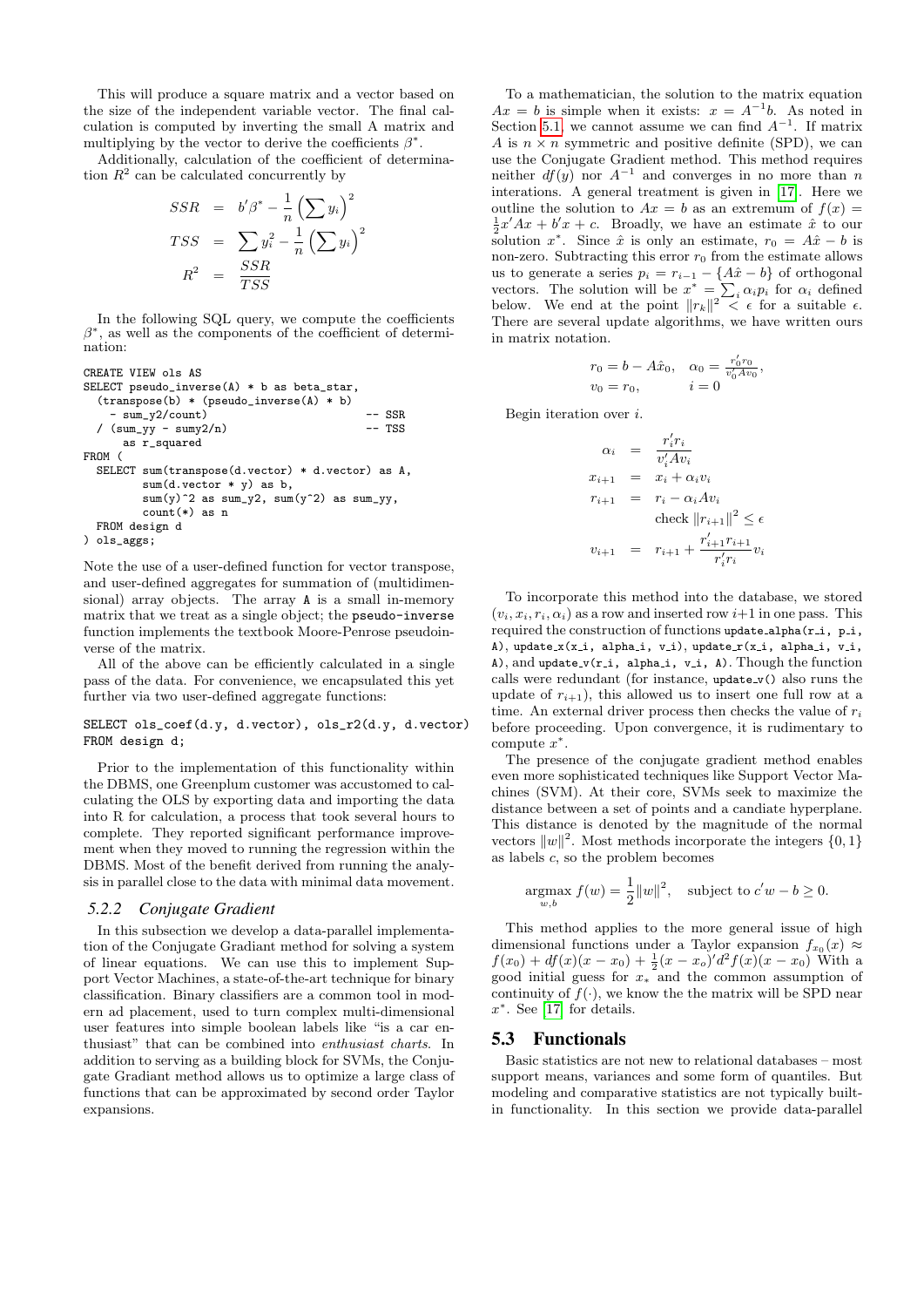implementations of a number of comparative statistics expressed in SQL.

In the previous section, scalars or vectors were the atomic unit. Here a probability density function is the foundational object. For instance the Normal (Gaussian) density  $f(x) = e^{(x-\mu)^2/2\sigma^2}$  is considered by mathematicians as a single "entity" with two attributes: the mean  $\mu$  and variance  $\sigma$ . A common statistical question is to see how well a data set fits to a target density function. The z−score of a datum x is given  $z(x) = \frac{(x-\mu)}{\sigma/\sqrt{n}}$  and is easy to obtain in standard SQL.

SELECT x.value, (x.value - d.mu) \* d.n / d.sigma AS z\_score FROM x, design d

#### *5.3.1 Mann-Whitney* U *Test*

Rank and order statistics are quite amenable to relational treatments, since their main purpose is to evaluate a set of data, rather then one datum at a time. The next example illustrates the notion of comparing two entire sets of data without the overhead of describing a parameterized density.

The Mann-Whitney  $U$  Test (MWU) is a popular substitute for Student's t-test in the case of non-parametric data. The general idea it to take two populations A and B and decide if they are from the same underlying population by examining the rank order in which members of A and B show up in a general ordering. The cartoon is that if members of A are at the "front" of the line and members of  $B$  are at the "back" of the line, then  $A$  and  $B$  are different populations. In an advertising setting, click-through rates for web ads tend to defy simple parametric models like Gaussians or log-normal distributions. But it is often useful to compare click-through rate distributions for different ad campaigns, e.g., to choose one with a better median click-through. MWU addresses this task.

Given a table T with columns SAMPLE ID, VALUE, row numbers are obtained and summed via SQL windowing functions.

```
CREATE VIEW R AS
SELECT sample_id, avg(value) AS sample_avg
       sum(rown) AS rank_sum, count(*) AS sample_n,
       sum(row) - count(*) * (count(*) + 1) AS sample_us
 FROM (SELECT sample_id, row_number() OVER
                   (ORDER BY value DESC) AS rown,
               value
          FROM T) AS ordered
 GROUP BY sample_id
```
Assuming the condition of large sample sizes, for instance greater then 5,000, the normal approximation can be justified. Using the previous view R, the final reported statistics are given by

```
SELECT r.sample_u, r.sample_avg, r.sample_n
       (r.sample_u - a.sum_u / 2) /
        sqrt(a.sum_u * (a.sum_n + 1) / 12) AS z_score
FROM R as r, (SELECT sum(sample_u) AS sum_u,
                     sum(sample_n) AS sum_n
              FROM R) AS a
GROUP BY r.sample_u, r.sample_avg, r.sample_n,
    a.sum_n, a.sum_u
```
The end result is a small set of numbers that describe a relationship of functions. This simple routine can be encapsulated by stored procedures and made available to the analysts via a simple SELECT mann whitney(value) FROM table call, elevating the vocabulary of the database tremendously.

#### *5.3.2 Log-Likelihood Ratios*

Likelihood ratios are useful for comparing a subpopulation to an overall population on a particular attributed. As an example in advertising, consider two attributes of users: beverage choice, and family status. One might want to know whether coffee attracts new parents more than the general population.

This is a case of having two density (or mass) functions for the same data set X. Denote one distribution as null hypothesis  $f_0$  and the other as alternate  $f_A$ . Typically,  $f_0$ and  $f_A$  are different parameterizations of the same density. For instance,  $N(\mu_0, \sigma_0)$  and  $N(\mu_A, \sigma_A)$ . The likelihood L under  $f_i$  is given by

$$
L_{f_i} = L(X|f_i) = \prod_k f_i(x_k).
$$

The log-likelihood ratio is given by the quotient  $-2 \log (L_{f_0} / L_{f_A})$ . Taking the log allows us to use the well-known  $\chi^2$  approximation for large  $n$ . Also, the products turn nicely into sums and an RDBMS can handle it easily in parallel.

$$
LLR = 2\sum_{k}\log f_A(x_k) - 2\sum_{k}\log f_0(x_k).
$$

This calculation distributes nicely if  $f_i : \mathbb{R} \to \mathbb{R}$ , which most do. If  $f_i : \mathbb{R}^n \to \mathbb{R}$ , then care must be taken in managing the vectors as distributed objects. Suppose the values are in table T and the function  $f_A(\cdot)$  has been written as a userdefined function f llk(x numeric, param numeric). Then the entire experiment is can be performed with the call

```
SELECT 2 * sum(log(f_llk(T.value, d.alt_param))) -
      2 * sum(log(f_llk(T.value, d.null_param))) AS llr
FROM T, design AS d
```
This represents a significant gain in flexibility and sophistication for any RDBMS.

Example: The Multinomial Distribution

The multinomial distribution extends the binomial distribution. Consider a random variable  $X$  with  $k$  discrete outcomes. These have probabilities  $p = (p_1, \ldots, p_k)$ . In n trials, the joint probability distribution is given by

$$
\mathbb{P}(X|p) = {n \choose (n_1,\ldots,n_k)} p_1^{n_1} \cdots p_k^{n_k}.
$$

To obtain  $p_i$ , we assume a table outcome with column outcome representing the base population.

#### CREATE VIEW B AS SELECT outcome,

outcome\_count / sum(outcome\_count) over () AS p

FROM (SELECT outcome, count(\*)::numeric AS outcome\_count FROM input

```
GROUP BY outcome) AS a
```
In the context of model selection, it is often convenient to compare the same data set under two different multinomial distributions.

$$
LLR = -2 \log \left( \frac{\mathbb{P}(X|p)}{\mathbb{P}(X|\tilde{p})} \right)
$$
  
= -2 log  $\left( \frac{\binom{n}{n_1,\dots,n_k} p_1^{n_1} \cdots p_k^{n_k}}{\binom{n}{n_1,\dots,n_k} \tilde{p}_1^{n_1} \cdots \tilde{p}_k^{n_k}} \right)$   
= 2  $\sum_i n_i \log \tilde{p}_i - \sum_i n_i \log p_i$ .

Or in SQL: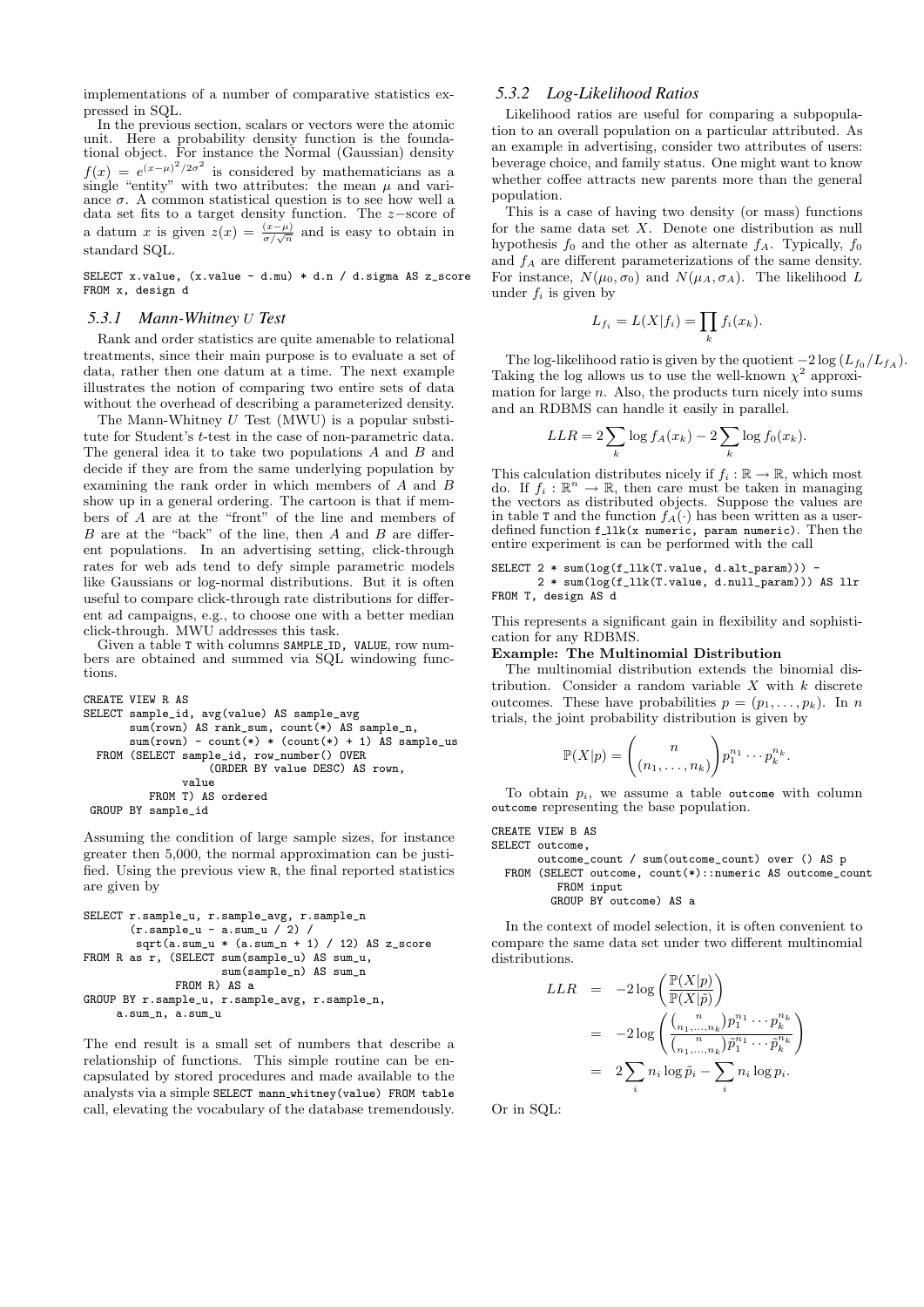```
SELECT 2 * sum(T.outcome_count * log B.p)
     - 2 * sum(T.outcome_count * log T.p)
 FROM B, test_population AS T
 WHERE B.outcome = T.outcome
```
# 5.4 Resampling Techniques

Parametric modeling assumes that data comes from some process that is well-represented by mathematical models with a number of parameters  $-$  e.g., the mean and variance of a Normal distribution. The parameters of the real-world process need to be estimated from existing data that serves as a "sample" of that process. One might be tempted to simply use the SQL AVERAGE and STDDEV aggregates to do this on a big dataset, but that is typically not a good idea. Large real-world datasets like those at FAN invariable contain outlier values and other artifacts. Naive "sample statistics" over the data – i.e., simple SQL aggregates – are not robust [\[10\]](#page-11-17), and will "overfit" to those artifacts. This can keep the models from properly representing the real-world process of interest.

The basic idea in resampling is to repeatedly take samples of a data set in a controlled fashion, compute a summary statistic over each sample, and carefully combine the samples to estimate of a property of the entire data set more robustly. Intuitively, rare outliers will appear in few or no samples, and hence will not perturb the estimators used.

There are two standard resampling techniques in the statistics literature. The bootstrap method is straightforward: from a population of size  $N$ , pick  $k$  members (a subsample of size  $k$ ) from the population and compute the desired statistic  $\theta_0$ . Now replace your subsample and pick another random k members. Your new statistic  $\theta_1$  will be different from your previous statistic. Repeat this "sampling" process tens of thousands of times. The distribution of the resulting  $\theta_i$ 's is called the *sampling distribution*. The Central Limit Theorem says that the sampling distribution is normal, so the mean of a large sampling distribution produces an accurate measure  $\theta^*$ . The alternative to bootstrapping is the jackknife method, which repeatedly recomputes a summary statistic  $\theta_i$  by leaving out one or more data items from the full data set to measure the influence of certain subpopulations. The resulting set of observations is used as a sampling distribution in the same way as in bootstrapping, to generate a good estimator for the underlying statistic of interest.

Importantly, it is not required that all subsamples be of the exact same size, though widely disparate subsample sizes can lead to incorrect error bounds.

Assuming the statistic of interest  $\theta$  is easy to obtain via SQL, for instance the average of a set of values, then the only work needing to be done is to orchestrate the resampling via a sufficiently random number generator. We illustrate this with an example of bootstrapping. Consider a table T with two columns *(row\_id, value)* and N rows. Assume that the *row id* column ranges densely from  $1 \ldots N$ . Because each sample is done with replacement, we can pre-assign the subsampling. That is, if we do  $M$  samples, we can decide in advance that record i will appear in subsamples  $1, 2, 25, \ldots$ etc.

The function random() generates a uniformly random element of  $(0, 1)$  and  $\text{floor}(x)$  truncates to the integer portion of x. We use these functions to design a resampling experiment. Suppose we have  $N = 100$  subjects and we wish to have 10, 000 trials each with subsample size 3.

```
CREATE VIEW design AS
SELECT a.trial_id,
       floor (100 * random()) AS row_id
 FROM generate_series(1,10000) AS a (trial_id),
      generate_series(1,3) AS b (subsample_id)
```
The reliance upon the random number generator here is system dependent and the researcher needs to verify that scaling the random() function still returns a uniform random variable along the scale. Performing the experiment over the view now takes a single query:

```
CREATE VIEW trials AS
SELECT d.trial_id, AVG(a.values) AS avg_value
  FROM design d, T
 WHERE d.row_id = T.row_id
 GROUP BY d.trial_id
```
This returns the sampling distribution: the average values of each subsample. The final result of the bootstrapping process is a simple query over this view:

SELECT AVG(avg\_value), STDDEV(avg\_value) FROM trials;

This query returns the statistic of interest after the given number of resamples. The AVG() and STDDEV() functions are already done in parallel, so the entire technique is done in parallel. Note that the design view is relatively small  $({\sim 30,000 \text{ rows}})$  so it will fit in memory; hence all 10,000 "experiments" are performed in a single parallel pass of the table T; i.e., roughly the same cost as computing a naive SQL aggregate.

Jackknifing makes use of a similar trick to generate multiple experiments in a single pass of the table, excluding a random subpopulation in each.

# <span id="page-8-0"></span>6. MAD DBMS

The MAD approach we sketch in Section [4](#page-3-0) requires support from the DBMS. First, getting data into a "Magnetic" database must be painless and efficient, so analysts will play with new data sources within the warehouse. Second, to encourage "Agility", the system has to make physical storage evolution easy and efficient. Finally, "Depth" of analysis – and really all aspects of MAD analytics – require the database to be a powerful, flexible programming environment that welcomes developers of various stripes.

# 6.1 Loading and Unloading

The importance of high-speed data loading and dumping for big parallel DBMSs was highlighted over a decade ago [\[1\]](#page-11-18), and it is even more important today. Analysts load new data sets frequently, and quite often like to "slosh" large data sets between systems (e.g., between the DBMS and a Hadoop cluster) for specific tasks. As they clean and refine data and engage in developing analysis processes, they iterate over tasks frequently. If load times are measured in days, the flow of an analyst's work qualitatively changes. These kinds of delays repel data from the warehouse.

In addition to loading the database quickly, a good DBMS for MAD analytics should enable database users to run queries directly against *external tables*: raw feeds from files or services that are accessed on demand during query processing. By accessing external data directly and in parallel, a good DBMS can eliminate the overhead of landing data and keeping it refreshed. External tables ("wrappers") are typically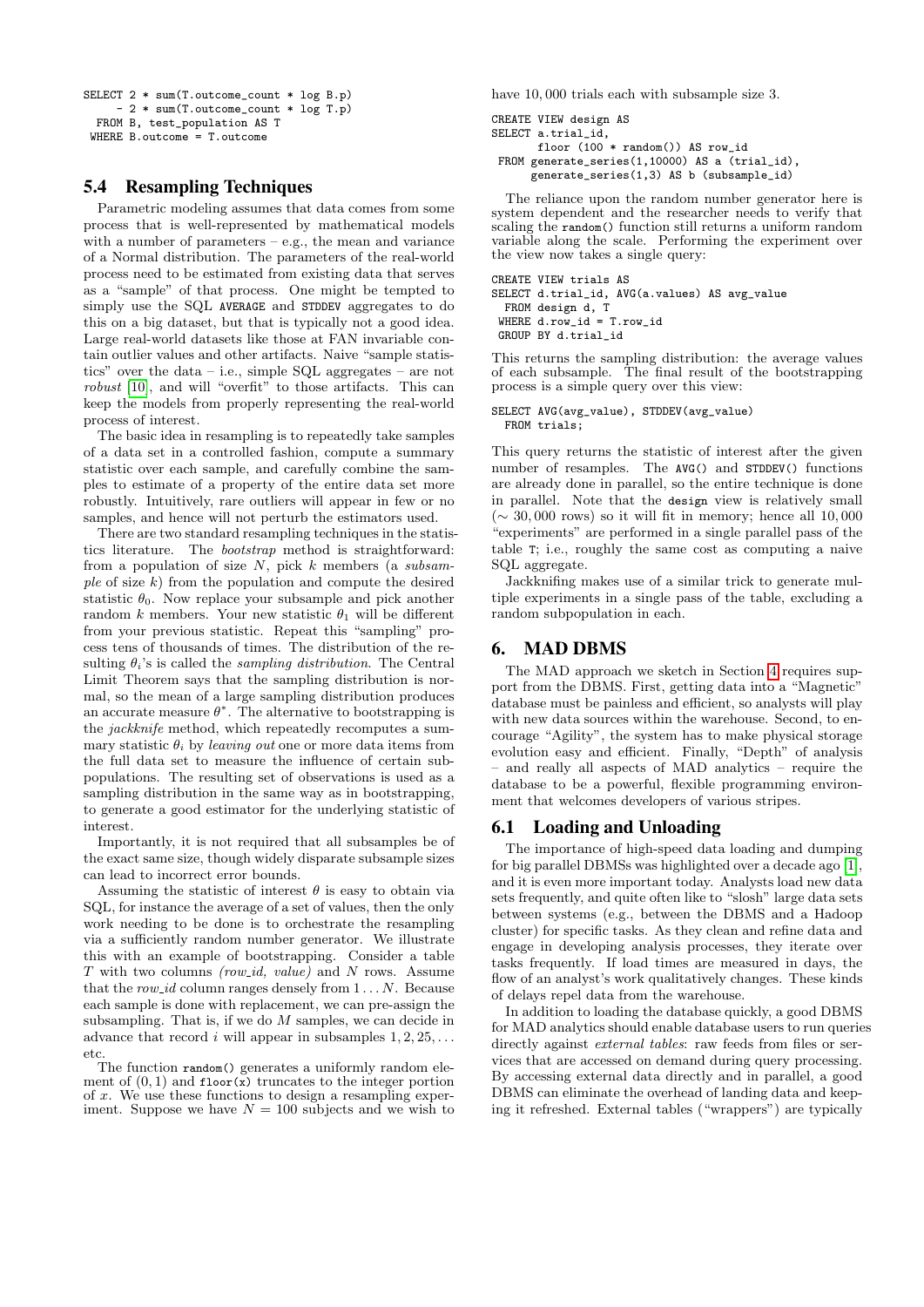discussed in the context of data integration [\[18\]](#page-11-19). But the focus in a MAD warehouse context is on massively parallel access to file data that lives on a local high-speed network.

Greenplum implements fully parallel access for both loading and query processing over external tables via a technique called Scatter/Gather Streaming. The idea is similar to traditional shared-nothing database internals [\[7\]](#page-11-20), but requires coordination with external processes to "feed" all the DBMS nodes in parallel. As the data is streamed into the system it can be landed in database tables for subsequent access, or used directly as a purely external table with parallel I/O. Using this technology, Greenplum customers have reporting loading speeds of a fully-mirrored, production database in excess of four terabytes per hour with negligible impact on concurrent database operations.

#### *6.1.1 ETL and ELT*

Traditional data warehousing is supported by custom tools for the Extract-Transform-Load (ETL) task. In recent years, there is increasing pressure to push the work of transformation into the DBMS, to enable parallel execution via SQL transformation scripts. This approach has been dubbed ELT since transformation is done after loading. The ELT approach becomes even more natural with external tables. Transformation queries can be written against external tables, removing the need to ever load untransformed data. This can speed up the design loop for transformations substantially – especially when combined with SQL's LIMIT clause as a "poor man's Online Aggregation" [\[11\]](#page-11-21) to debug transformations.

In addition to transformations written in SQL, Greenplum supports MapReduce scripting in the DBMS, which can run over either external data via Scatter/Gather, or indatabase tables (Section [6.3\)](#page-10-0). This allows programmers to write transformation scripts in the dataflow-style programming used by many ETL tools, while running at scale using the DBMS' facilities for parallelism.

#### 6.2 Data Evolution: Storage and Partitioning

The data lifecycle in a MAD warehouse includes data in various states. When a data source is first brought into the system, analysts will typically iterate over it frequently with significant analysis and transformation. As transformations and table definitions begin to settle for a particular data source, the workload looks more like traditional EDW settings: frequent appends to large "fact" tables, and occasional updates to "detail" tables. This mature data is likely to be used for ad-hoc analysis as well as for standard reporting tasks. As data in the "fact" tables ages over time, it may be accessed less frequently or even "rolled off" to an external archive. Note that all these stages co-occur in a single warehouse at a given time.

Hence a good DBMS for MAD analytics needs to support multiple storage mechanisms, targeted at different stages of the data lifecycle. In the early stage, external tables provide a lightweight approach to experiment with transformations. Detail tables are often modest in size and undergo periodic updates; they are well served by traditional transactional storage techniques. Append-mostly fact tables can be better served by compressed storage, which can handle appends and reads efficiently, at the expense of making updates slower. It should be possible to roll this data off of the warehouse as it ages, without disrupting ongoing processing.

Greenplum provides multiple storage engines, with a rich SQL partitioning specification to apply them flexibly across and within tables. As mentioned above, Greenplum includes external table support. Greenplum also provides a traditional "heap" storage format for data that sees frequent updates, and a highly-compressed "append-only" (AO) table feature for data that is not going to be updated; both are integrated within a transactional framework. Greenplum AO storage units can have a variety of compression modes. At one extreme, with compression off, bulk loads run very quickly. Alternatively, the most aggressive compression modes are tuned to use as little space as possible. There is also a middle ground with "medium" compression to provide improved table scan time at the expense of slightly slower loads. In a recent version Greenplum also adds "columnstore" partitioning of append-only tables, akin to ideas in the literature [\[20\]](#page-11-22). This can improve compression, and ensures that queries over large archival tables only do I/O for the columns they need to see.

A DBA should be able to specify the storage mechanism to be used in a flexible way. Greenplum supports many ways to partition tables in order to increase query and data load performance, as well as to aid in managing large data sets. The top-most layer of partitioning is a distribution policy specified via a DISTRIBUTED BY clause in the CREATE TABLE statement that determines how the rows of a table are distributed across the individual nodes that comprise a Greenplum cluster. While all tables have a distribution policy, users can optionally specify a partitioning policy for a table, which separates the data in the table into partitions by range or list. A range partitioning policy lets users specify an ordered, non-overlapping set of partitions for a partitioning column, where each partition has a START and END value. A list partitioning policy lets users specify a set of partitions for a collection of columns, where each partition corresponds to a particular value. For example, a sales table may be hash-distributed over the nodes by sales id. On each node, the rows are further partitioned by range into separate partitions for each month, and each of these partitions is subpartitioned into three separate sales regions. Note that the partitioning structure is completely mutable: a user can add new partitions or drop existing partitions or subpartitions at any point.

Partitioning is important for a number of reasons. First, the query optimizer is aware of the partitioning structure, and can analyze predicates to perform partition exclusion: scanning only a subset of the partitions instead of the entire table. Second, each partition of a table can have a different storage format, to match the expected workload. A typical arrangement is to partition by a timestamp field, and have older partitions be stored in a highly-compressed appendonly format while newer, "hotter" partitions are stored in a more update-friendly format to accommodate auditing updates. Third, it enables atomic partition exchange. Rather than inserting data a row at a time, a user can use ETL or ELT to stage their data to a temporary table. After the data is scrubbed and transformed, they can use the ALTER TABLE ... EXCHANGE PARTITION command to bind the temporary table as a new partition of an existing table in a quick atomic operation. This capability makes partitioning particularly useful for businesses that perform bulk data loads on a daily, weekly, or monthly basis, especially if they drop or archive older data to keep some fixed size "window" of data online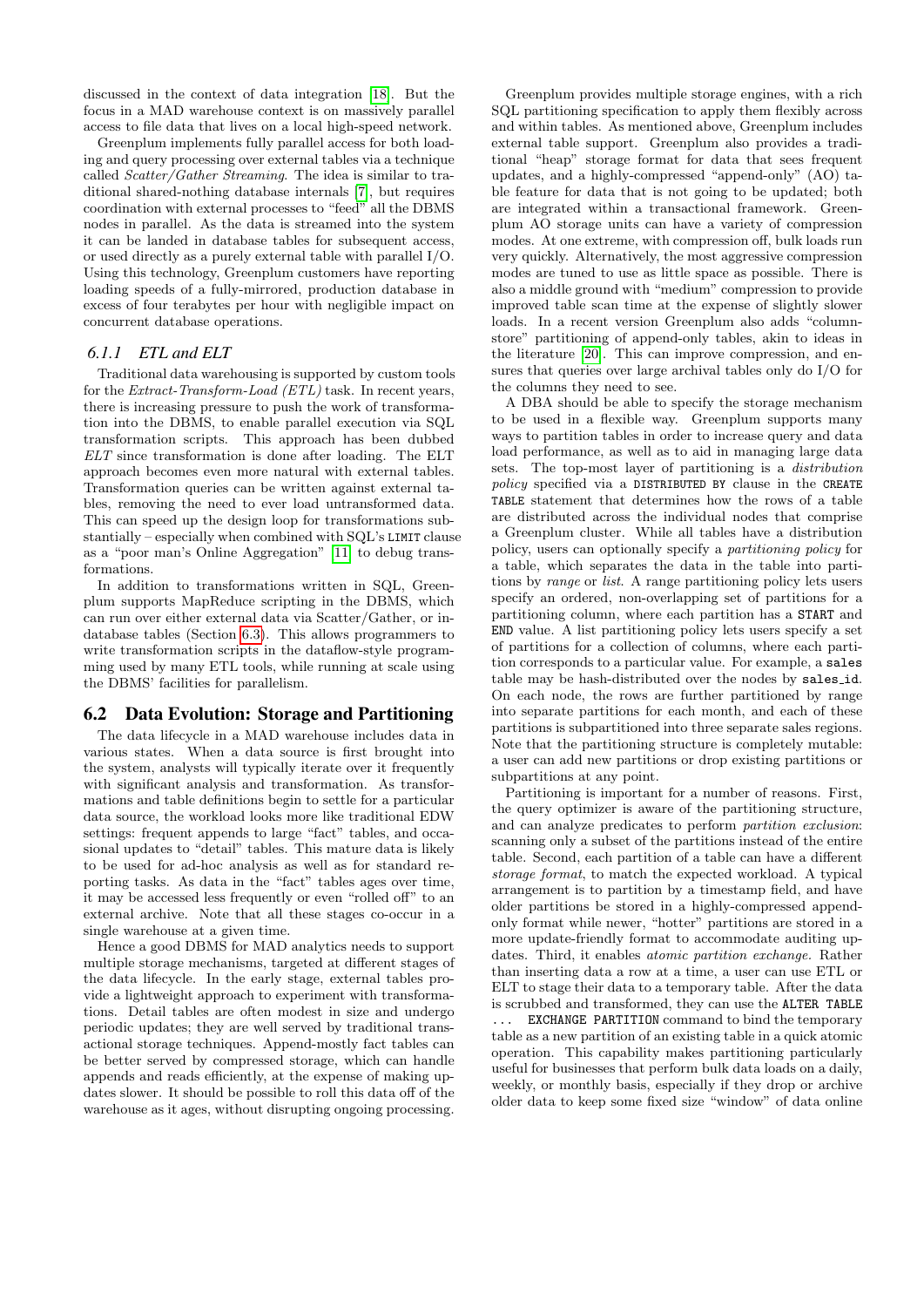in the warehouse. The same idea also allows users to do physical migration of tables and storage format modifications in a way that mostly isolates production tables from loading and transformation overheads.

## <span id="page-10-0"></span>6.3 MAD Programming

Although MAD design favors quick import and frequent iteration over careful modeling, it is not intended to reject structured databases per se. As mentioned in Section [4,](#page-3-0) the structured data management features of a DBMS can be very useful for organizing experimental results, trial datasets, and experimental workflows. In fact, shops that use tools like Hadoop typically have DBMSs in addition, and/or evolve light database systems like Hive. But as we also note in Section [4,](#page-3-0) it is advantageous to unify the structured environment with the analysts' favorite programming environments.

Data analysts come from many walks of life. Some are experts in SQL, but many are not. Analysts that come from a scientific or mathematical background are typically trained in statistical packages like R, SAS, or Matlab. These are memory-bound, single-machine solutions, but they provide convenient abstractions for math programming, and access to libraries containing hundreds of statistical routines. Other analysts have facility with traditional programming languages like Java, Perl, and Python, but typically do not want to write parallel or I/O-centric code.

The kind of database extensibility pioneered by Postgres [\[19\]](#page-11-14) is no longer an exotic DBMS feature – it is a key to modern data analytics, enabling code to run close to the data. To be inviting to a variety of programmers, a good DBMS extensibility interface should accommodate multiple languages. PostgreSQL has become quite powerful in this regard, supporting a wide range of extension languages including R, Python and Perl. Greenplum takes these interfaces and enables them to run data-parallel on a cluster. This does not provide automatic parallelism of course: developers must think through how their code works in a data-parallel environment without shared memory, as we did in Section [5.](#page-4-0)

In addition to work like ours to implement statistical methods in extensible SQL, there is a groundswell of effort to implement methods with the MapReduce programming paradigm popularized by Google [\[4\]](#page-11-23) and Hadoop. From the perspective of programming language design, MapReduce and modern SQL are quite similar takes on parallelism: both are data-parallel programming models for shared-nothing architectures that provide extension hooks ("upcalls") to intercept individual tuples or sets of tuples within a dataflow. But as a cultural phenomenon, MapReduce has captured the interest of many developers interested in running large-scale analyses on Big Data, and is widely viewed as a more attractive programming environment than SQL. A MAD data warehouse needs to attract these programmers, and allow them to enjoy the familiarity of MapReduce programming in a context that both integrates with the rest of the data in the enterprise, and offers more sophisticated tools for managing data products.

Greenplum approached this challenge by implementing a MapReduce programming interface whose runtime engine is the same query executor used for SQL [\[9\]](#page-11-24). Users write Map and Reduce functions in familiar languages like Python, Perl, or R, and connect them up into MapReduce scripts via a simple configuration file. They can then execute these

scripts via a command line interface that passes the configuration and MapReduce code to the DBMS, returning output to a configurable location: command line, files, or DBMS tables. The only required DBMS interaction is the specification of an IP address for the DBMS, and authentication credentials (user/password, PGP keys, etc.) Hence developers who are used to traditional open source tools continue to use their favorite code editors, source code management, and shell prompts; they do not need to learn about database utilities, SQL syntax, schema design, etc.

The Greenplum executor accesses files for MapReduce jobs via the same Scatter/Gather technique that it uses for external tables in SQL. In addition, Greenplum MapReduce scripts interoperate with all the features of the database, and vice versa. MapReduce scripts can use database tables or views as their inputs, and/or store their results as database tables that can be directly accessed via SQL. Hence complex pipelines can evolve that include some stages in SQL, and some in MapReduce syntax. Execution can be done entirely on demand – running the SQL and MapReduce stages in a pipeline – or via materialization of steps along the way either inside or outside the database. Programmers of different stripes can interoperate via familiar interfaces: database tables and views, or MapReduce input streams, incorporating a variety of languages for the Map and Reduce functions, and for SQL extension functions.

This kind of interoperability between programming metaphors is critical for MAD analytics. It attracts analysts – and hence data – to the warehouse. It provides agility to developers by facilitating familiar programming interfaces and enabling interoperability among programming styles. Finally, it allows analysts to do deep development using the best tools of the trade, including many domain specific modules written for the implementation languages.

In experience with a variety of Greenplum customers, we have found that developers comfortable with both SQL and MapReduce will choose among them flexibly for different tasks. For example, MapReduce has proved more convenient for writing ETL scripts on files where the input order is known and should be exploited in the transformation. MapReduce also makes it easy to specify transformations that take one input and produce multiple outputs – this is also common in ETL settings that "shred" input records and produce a stream of output tuples with mixed formats. SQL, surprisingly, has been more convenient than MapReduce for tasks involving graph data like web links and social networks, since most of the algorithms in that setting (PageRank, Clustering Coefficients, etc.) can be coded compactly as "self-joins" of a link table.

## 7. DIRECTIONS AND REFLECTIONS

The work in this paper resulted from a fairly quick, iterative discussion among data-centric people with varying job descriptions and training. The process of arriving at the paper's lessons echoed the lessons themselves. We did not design a document up front, but instead "got MAD": we brought many datapoints together, fostered quick iteration among multiple parties, and tried to dig deeply into details.

As in MAD analysis, we expect to arrive at new questions and new conclusions as more data is brought to light. A few of the issues we are currently considering include the following: